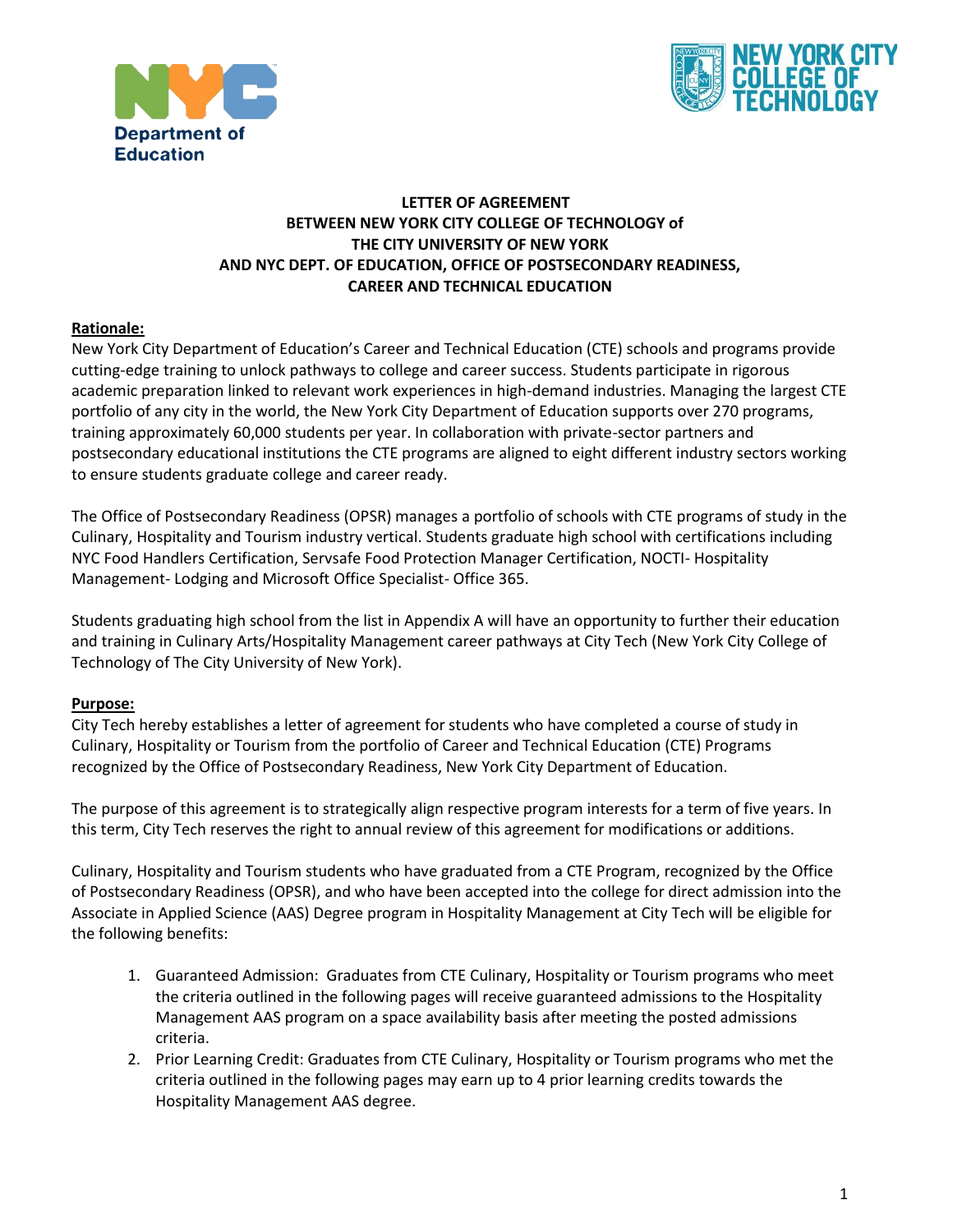



 stipulations apply to the graduates from CTE's Culinary, Hospitality and Tourism portfolio of high schools: To earn prior learning credit towards a Hospitality Management AAS degree at City Tech, the following

A. CTE's Culinary portfolio of high students who can demonstrate successful attainment of the following certifications are eligible for 1 credit of prior learning credits with the courses listed below. City Tech agrees that the curriculum that prepares students to take these certifications is comparable to City Tech Course HMGT 1103: Food Sanitation and Safety Principles.

| Name of certification                                    | <b>Name of City Tech Course</b>                            | <b>Total number of prior</b><br>learning credits |
|----------------------------------------------------------|------------------------------------------------------------|--------------------------------------------------|
| New York City Department of<br>Health and Mental Hygiene | HMGT 1103: Food Sanitation<br>and Safety Principles        | 1 credit                                         |
| ServSafe©                                                | <b>HMGT 1103: Food Sanitation</b><br>and Safety Principles | 1 credit                                         |

 B. CTE's Hospitality and Tourism portfolio of high students who can demonstrate successful courses listed below. City Tech agrees that the curriculum that prepares students to take these attainment of the following certifications are eligible for 3 credits of prior learning credits with the certifications is comparable to City Tech Course # HMGT 1105: Lodging Operations and Management.

| Name of certification                           | <b>Name of City Tech Course</b>                        | <b>Total number of prior</b><br>learning credits |
|-------------------------------------------------|--------------------------------------------------------|--------------------------------------------------|
| <b>NOCTI Hospitality</b><br>Management: Lodging | HMGT 1105: Lodging<br><b>Operations and Management</b> | 3 credits                                        |

- C. Once enrolled in the AAS Degree in Hospitality Management at City Tech, prior learning credits will be applied to the course transcripts of eligible CTE Culinary and Hospitality and Tourism portfolio graduates.
- D. Prior learning credit will be valid and applicable as long as the college-level courses of HMGT 1103 Food Sanitation and Safety Principles AND HMGT 1105 Lodging Operations and Management are offered by City Tech. If these courses are changed or eliminated, the Office of Postsecondary Readiness, CTE Executive Director and City Tech faculty liaison will work to revise the curricula to meet any new requirements for earning prior-learning credit.
- E. Graduates that complete the requirements outlined in this MOU prior to any changes, will be grandfathered in and able to receive the prior-learning credit.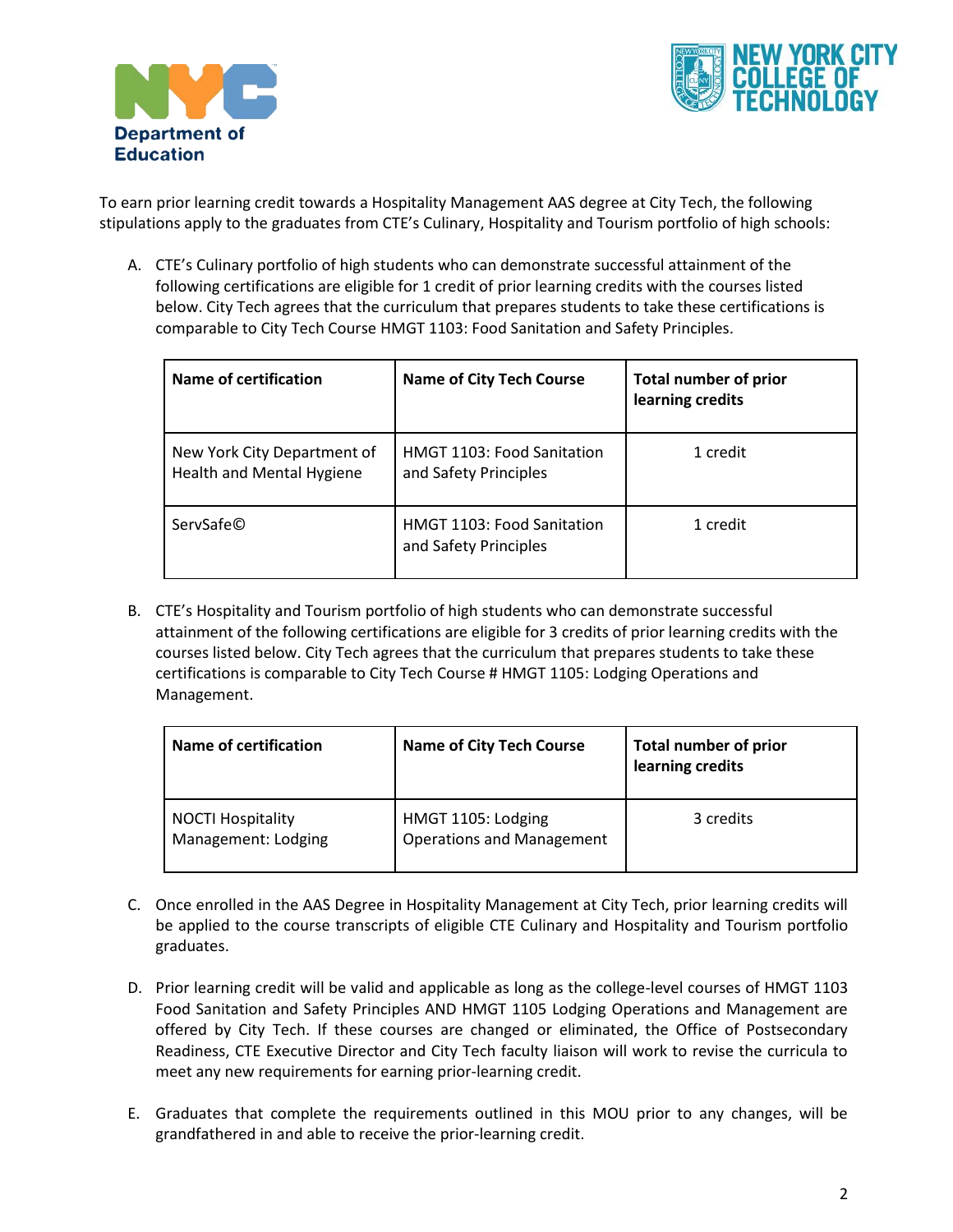



## **The Department of Hospitality Management agrees to collaborate with the Office of Postsecondary Readiness, CTE Department when appropriate to:**

- Review curriculum and credentialing.
- Provide guidance and information to prospective students on Technology/Technical education requirements and career expectations.
- commission, as a means to establish regular connections to school and to provide ▪ Nominate faculty to participate on the Culinary, Hospitality & Tourism industry feedback on curriculum and credentialing.

## **The CTE Department in the Office of Postsecondary Readiness of the NYC Department of Education agrees to collaborate with the Department of Hospitality Management when appropriate to:**

- **E** Ensure CTE programs receive adequate guidance and support towards program quality and New York State Education Department approval.
- Through school programs, provide career guidance and instruction throughout grades 9-12 to make informed career choices in areas related to Culinary, Hospitality and Tourism.
- **•** Provide a platform such as the industry commissions to have industry and postsecondary partners review and affect curricula design choices.
- **•** Through OPSR led capacity building supports, CTE programs will design, review, upgrade and implement curricula and program standards to more strongly align to postsecondary requirements.

Upon approval of this agreement, all cooperating agencies can publicize in brochures and other recruitment/admissions materials. City Tech reserves the right to make final determination on prior learning credit benefits to students; effort will be made to accommodate all qualified students on space availability basis.

This agreement shall be in effect upon signing by both parties and revised by mutual agreement of both parties. Curriculum, equipment or facilities may be reviewed at any time per request by either party.

The term of this agreement shall commence as of June 1, 2022 and shall remain in effect until June 30, 2028. Significant changes in curricula will be taken into account upon yearly review.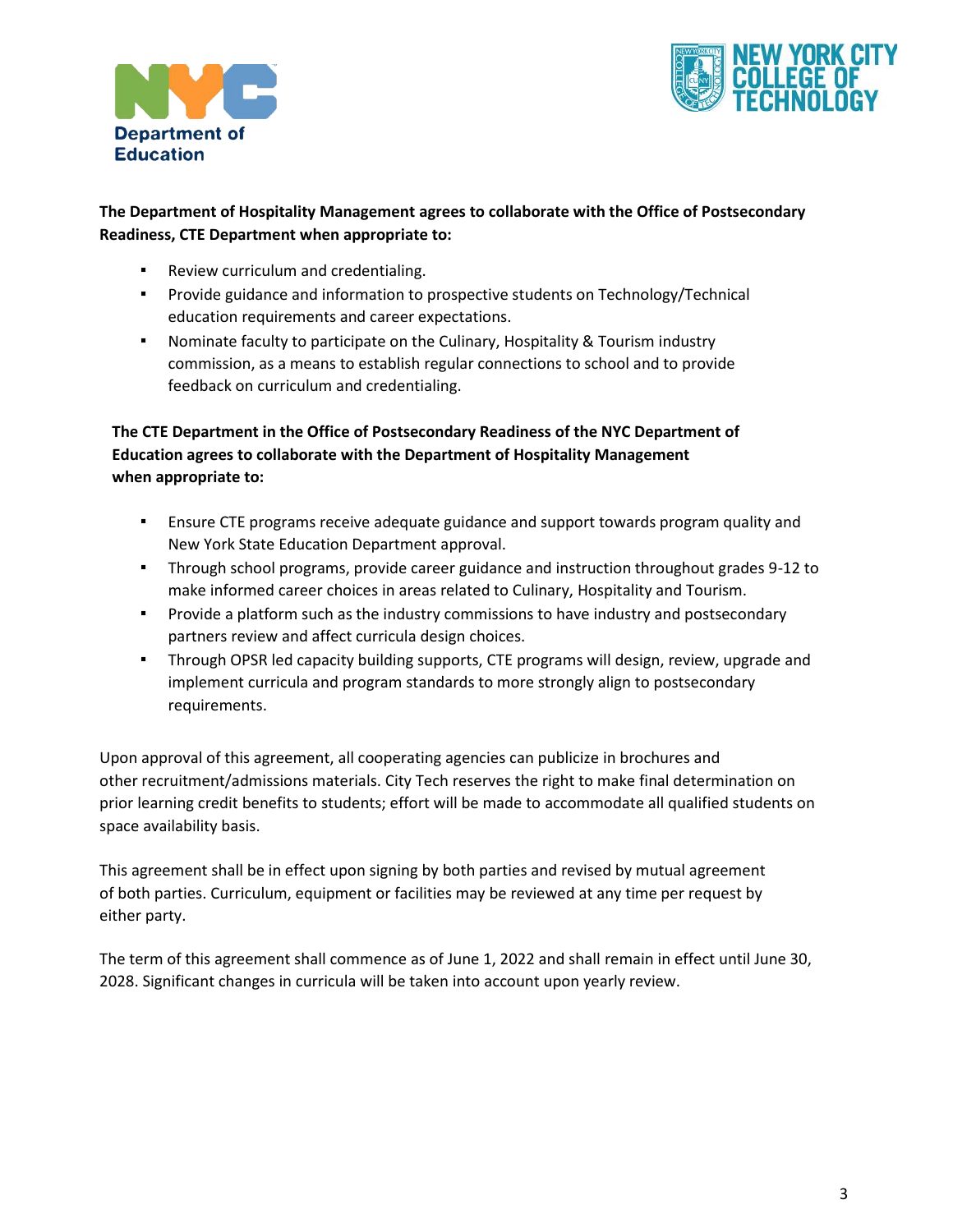# Letter of Agreement accepted for New York City College of Technology by:

Pamela Brown

**Department of Education** 

Pamela Brown, Interim Provost **Date** 

Fizabeth Schaible

Elizabeth Schaible, Chair Department Date Date

Agreement accepted for New York City Department of Education by:

Harini Venkatesh

Harini Venkatesh Date

Executive Director, Career & Technical Education, Office of Postsecondary Readiness



November 1, 2021

November1, 2021

10/29/21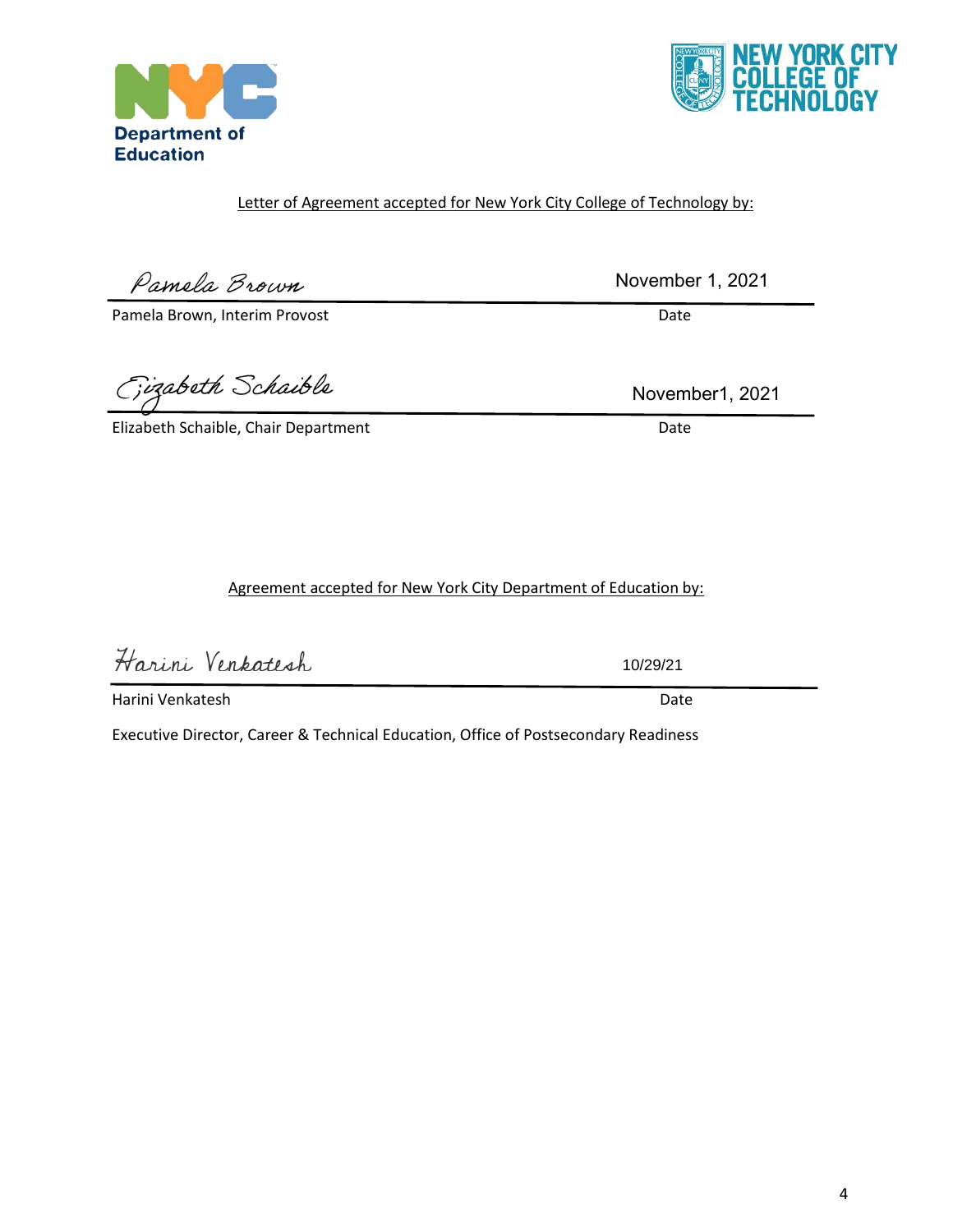



## **Appendix A**

| <b>CTE Culinary, Hospitality and Tourism Schools</b> |                                                                          |                                    |
|------------------------------------------------------|--------------------------------------------------------------------------|------------------------------------|
| <b>DBN</b>                                           | <b>Name of School</b>                                                    | <b>Name of Program</b>             |
| 17K408                                               | Academy of Hospitality and Tourism                                       | Academy of Hospitality and Tourism |
| 17K408                                               | Academy of Hospitality and Tourism                                       | <b>Culinary Arts</b>               |
| 27Q400                                               | August Martin High School                                                | <b>Culinary Arts</b>               |
| 11X508                                               | Bronxdale High School                                                    | <b>Culinary Arts</b>               |
| 02M288                                               | Food and Finance High School                                             | <b>Culinary Arts</b>               |
| 13K605                                               | George Westinghouse Career and<br><b>Technical Education High School</b> | <b>Culinary Arts</b>               |
| 24Q485                                               | Grover Cleveland High School                                             | Academy of Travel and Tourism      |
| 14K478                                               | High School for Enterprise Business and<br>Technology, The               | Academy of Hospitality and Tourism |
| 02M529                                               | Jacqueline Kennedy Onassis High School                                   | Academy of Hospitality and Tourism |
| 21K540                                               | John Dewey High School                                                   | <b>Culinary Arts</b>               |
| 30Q450                                               | Long Island City High School                                             | Academy of Hospitality and Tourism |
| 30Q450                                               | Long Island City High School                                             | <b>Culinary Arts</b>               |
| 20K445                                               | New Utrecht High School                                                  | Academy of Hospitality and Tourism |
| 31R445                                               | Port Richmond High School                                                | Academy of Hospitality and Tourism |
| 31R445                                               | Port Richmond High School                                                | <b>Culinary Arts</b>               |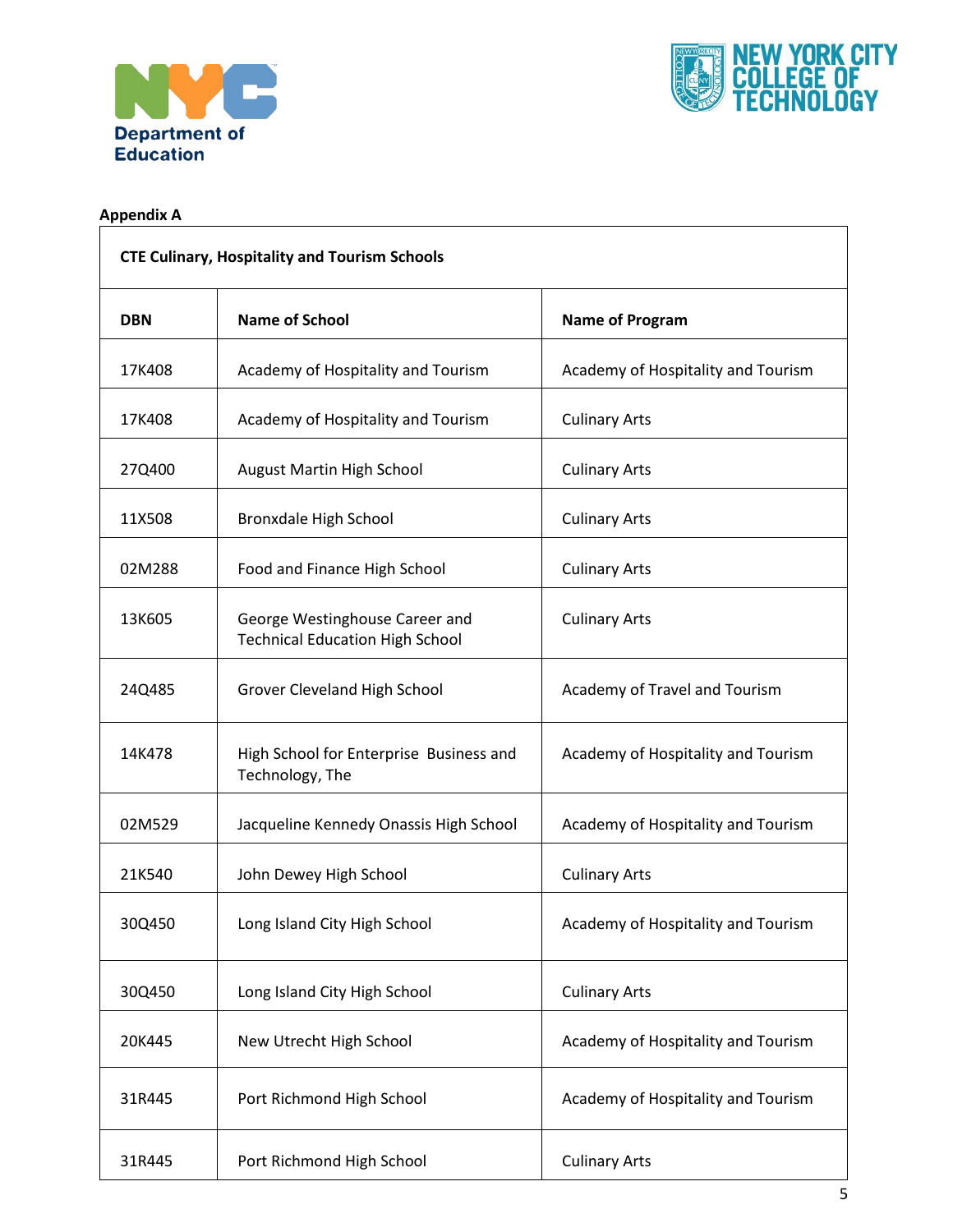



| 27Q475  | Richmond Hill High School                                             | <b>Hospitality and Tourism</b>     |  |
|---------|-----------------------------------------------------------------------|------------------------------------|--|
| D33K891 | S.T.E.A.M Center (Brooklyn Navy Yard)                                 | <b>Culinary Arts</b>               |  |
| 08X559  | School for Tourism and Hospitality                                    | Academy of Hospitality and Tourism |  |
| 15K497  | The Boerum Hill School for International<br><b>Studies</b>            | <b>Culinary Arts</b>               |  |
| 14K478  | The High School for Enterprise Business<br>and Technology             | Academy of Hospitality and Tourism |  |
| 31R455  | <b>Tottenville High School</b>                                        | <b>Culinary Arts</b>               |  |
| 01M448  | University Neighborhood High School                                   | <b>Hospitality and Tourism</b>     |  |
| 21K620  | William E. Grady Career and Technical<br><b>Education High School</b> | <b>Culinary Arts</b>               |  |

*If additional programs are included in this agreement after it is signed, this chart will not be updated. Signed signature pages will serve as evidence that those programs are part of this agreement.*